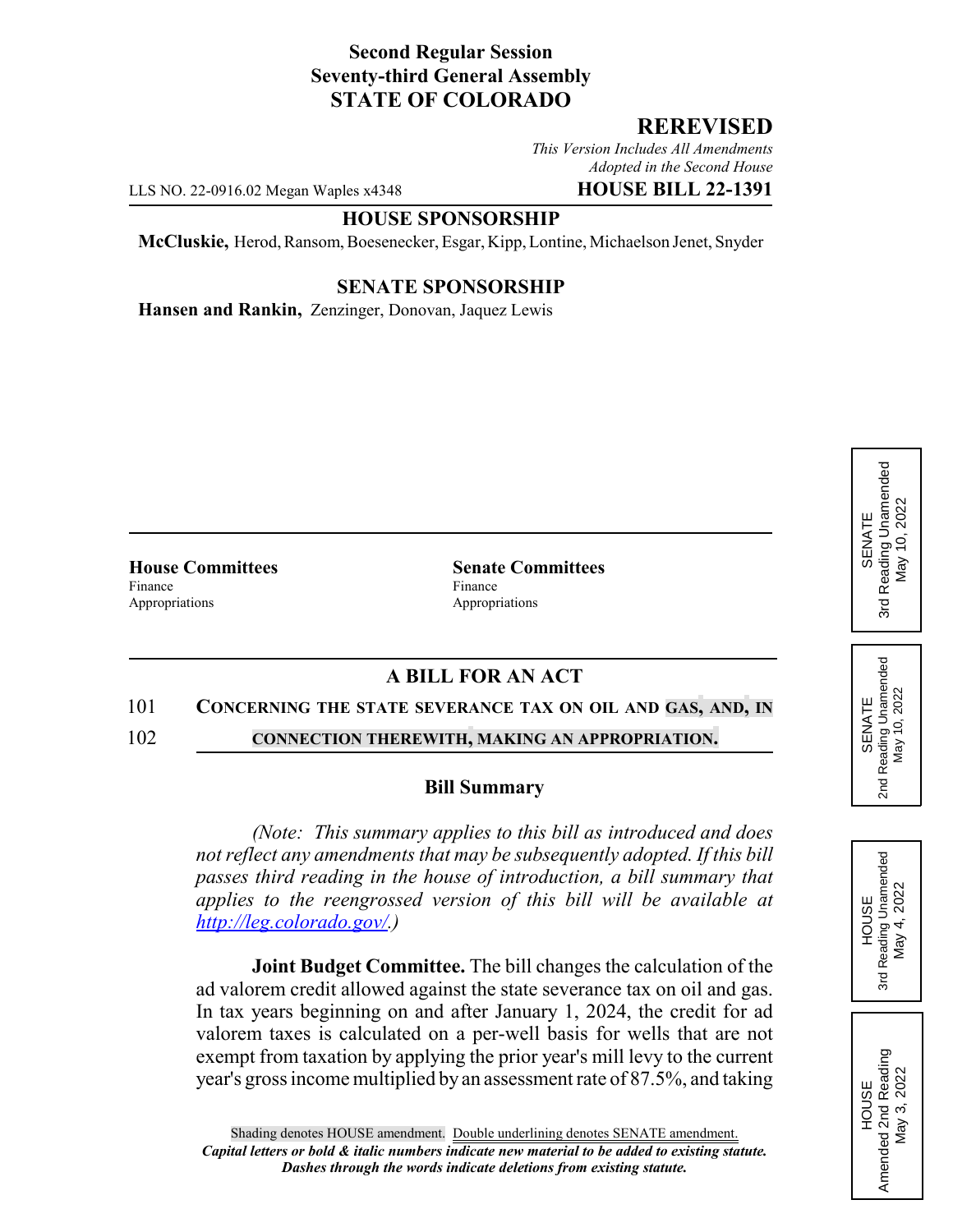87.5% of that amount for the credit. This calculation is simplified to multiplying 76.56% of the gross income of the well by the mill levy fixed in the prior calendar year.

A working group consisting of the director of the office of state planning and budgeting and the executive directors of the departments of revenue, natural resources, education, and local affairs, or their designees, is required to develop an implementation plan for making additional changes to the state severance tax on oil and gas. The implementation plan must make recommendations concerning the steps necessary to change the legal incidence of tax from interest owners to operators while maintaining revenue neutrality, require electronic filing of returns for severance taxes, and require additional electronic data collection to the tax.

1 *Be it enacted by the General Assembly of the State of Colorado:*

 **SECTION 1. Legislative declaration.** (1) The general assembly hereby finds and declares that: (a) The severance tax, first enacted in 1977, is imposed on nonrenewable natural resources that are removed from the earth, including metallic minerals, molybdenum, oil, gas, and coal; (b) The state severance tax is intended to recapture a portion of the wealth that is lost to the state when nonrenewable resources are removed from the earth; (c) The vast majority of gross collections from the severance tax come from oil and gas production; (d) The severance tax on oil and gas is currently paid by each person owning a working interest, royalty interest, production payment, or other interest in any oil or gas produced in Colorado (interest owners) as a percentage of gross income; (e) Producers and first purchasers of oil and gas who disburse funds to the interest owners are required to withhold one percent of the amount owed to the interest owners to cover the severance tax. The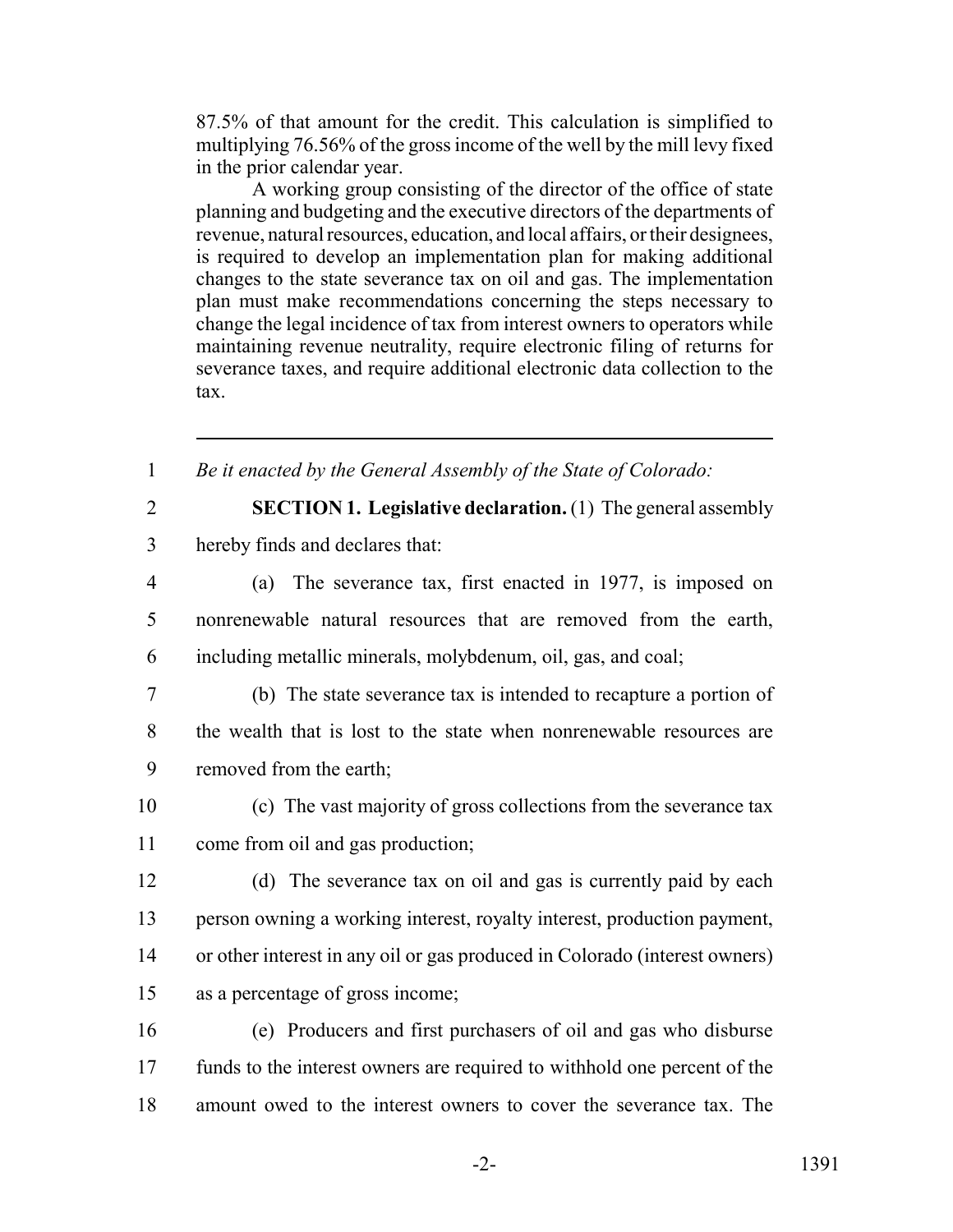interest owner then claims a credit for the amount withheld on the interest owner's annual tax return, either paying or obtaining a refund of the difference.

 (f) In a January 2020 audit report, the office of the state auditor noted that this structure significantly increases the number of taxpayers required to make a return and makes it difficult for the Colorado department of revenue to determine whether all taxpayers have filed required returns if producers and first purchasers do not provide complete and accurate information;

 (g) Current law allows a credit against the severance tax on oil and gas equal to 87.5% of all ad valorem taxes paid to local governments and special districts on oil and gas leaseholds and lands, except those imposed on equipment and facilities used for production, transportation, 14 and storage and those paid on stripper wells (ad valorem credit);

 (h) Because ad valorem taxes are paid on the prior year's production, the mill levy for the taxes lags production by a full year. In addition, for cash basis taxpayers, the credit is only claimed once the ad valorem taxes are paid, creating an additional lag.

 (i) The lag between production, assessment, and payment of ad valorem taxes and the claiming of the ad valorem credit poses several challenges to the administration of the severance tax. Because production from oil and gas wells often declines rapidly after the first few years, taxpayers may not be able to claim the full value of the credit. In addition, the lag contributes to year-over-year volatility in state severance tax revenue.

 (j) The revenues from the state severance tax are divided between 27 the department of natural resources (DNR) and the department of local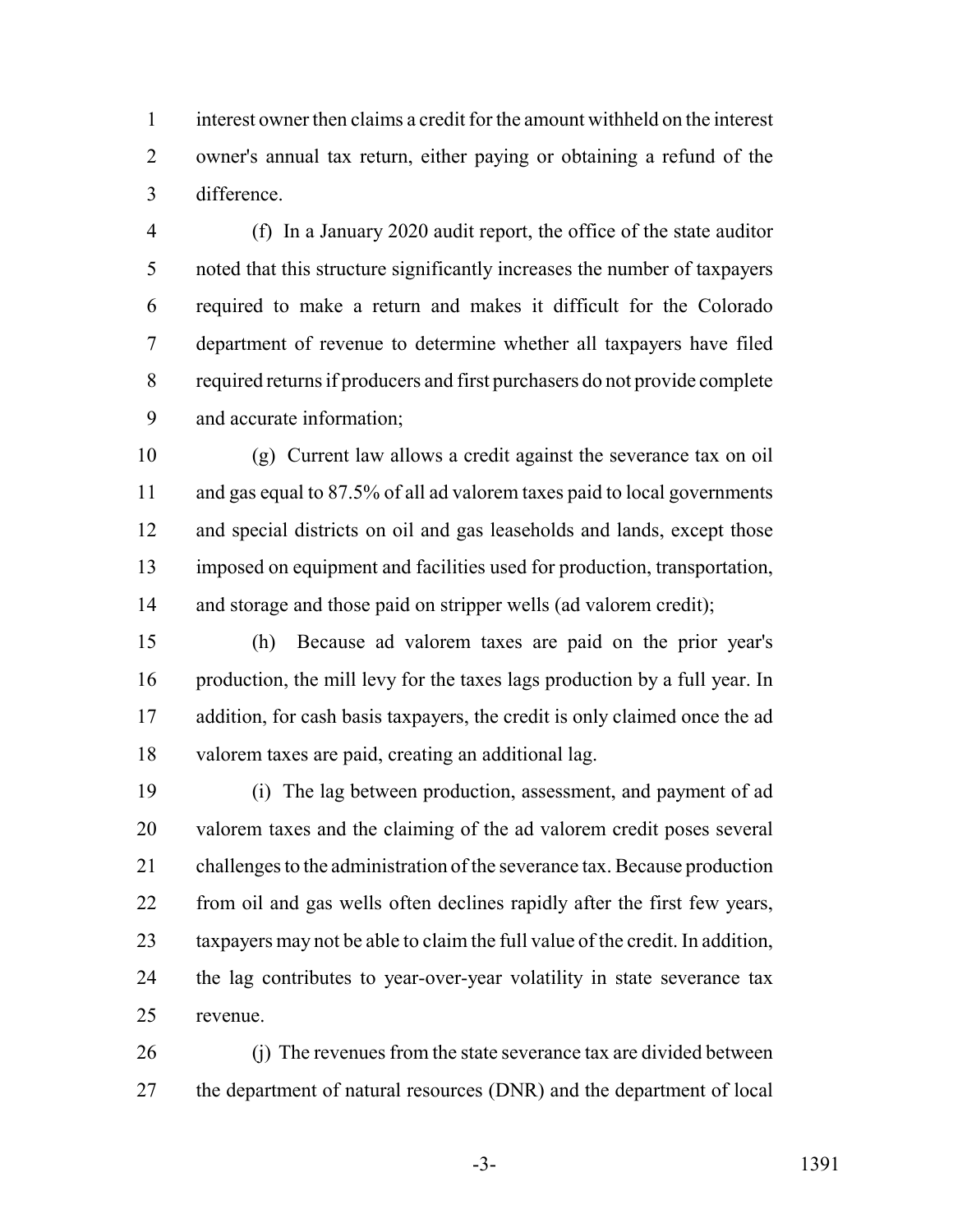affairs (DOLA);

 (k) The money allocated to DNR is deposited into the severance tax trust fund, where it is held in trust as a replacement for the depleted natural resource, for development and conservation of the state's water resources, and for use in funding programs that promote sound natural resource planning. Money in the fund is then distributed to two other funds and used to support various programs generally administered by DNR and the Colorado water conservation board.

 (l) The money allocated to DOLA is credited to the local government severance tax fund and distributed to local governments, and 70% of the money is distributed through grants and 30% is distributed through a direct distribution formula;

 (m) There is significant year-over-year volatility in severance tax revenues and the amount of money that is distributed each year to state programs and local governments through these funds;

 (n) This volatility cannot be attributed solely to fluctuations in 17 commodity prices and appears to be exacerbated by the structure of the ad valorem credit as well as the withholding and payment structure for the tax;

 (o) The volatility in severance tax revenues creates challenges for the state programs and local governments receiving those revenues;

 (p) In 2021, the general assembly enacted Senate Bill 21-281, which convened a severance tax working group to evaluate the severance 24 tax and make recommendations related to its structure and administration; (q) Among other recommendations, the working group

 recommended changing the legal incidence of the oil and gas severance tax to be imposed on operators instead of interest owners. This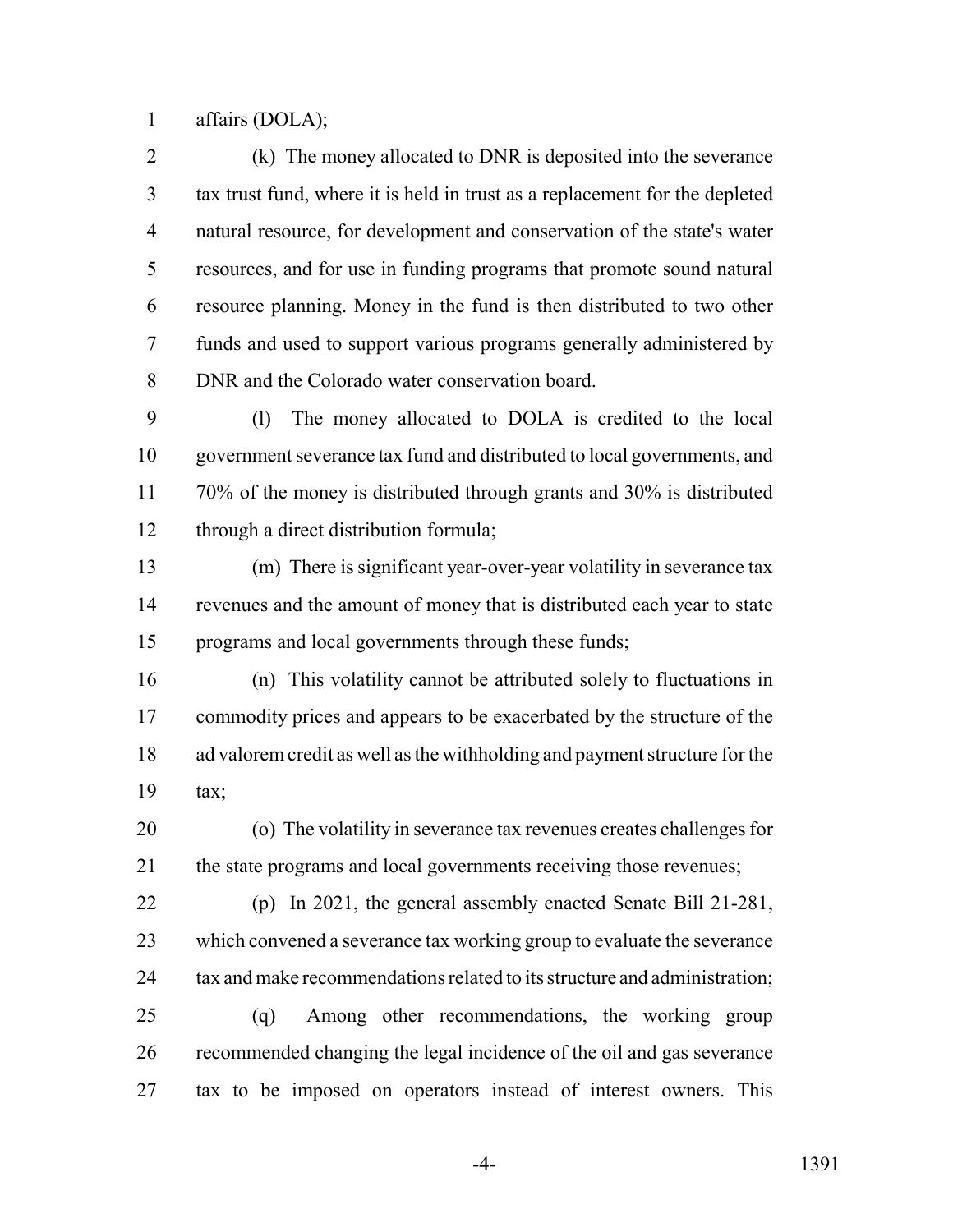recommendation responds to the concerns raised by the office of the state auditor by improving efficiency and allowing better administration and enforcement of the tax. With adequate planning for implementation, changing the legal incidence of the tax while making any necessary adjustments to the tax rates and payment structures could ease the administration and enforcement of the tax while maintaining revenue neutrality.

 (r) The working group also recommended changing the calculation of the ad valorem credit to be based on an estimated amount for the ad valorem taxes using the prior year's mill levy applied to the current year's gross income. The working group proposed that taxpayers calculate their credit by applying the prior year's mill levy to their current year's income multiplied by the assessment rate of 87.5%, which is a percentage used to determine the valuation of the oil and gas leaseholds and lands for purposes of the property tax, and claiming 87.5% of that amount for the credit. This change would eliminate the lag between the taxes being assessed or paid and the credit being claimed, and reduce the associated volatility in the severance tax revenue, without affecting state revenue overall.

 (s) Reducing volatility and easing the administration of the state severance tax are important goals that must be addressed.

(2) The general assembly further finds and declares that:

 (a) Its purpose in changing the calculation of the ad valorem credit allowed against the state severance tax on oil and gas is to reduce volatility in severance tax revenues and to improve the administration of the state severance tax while maintaining revenue neutrality to the greatest extent possible; and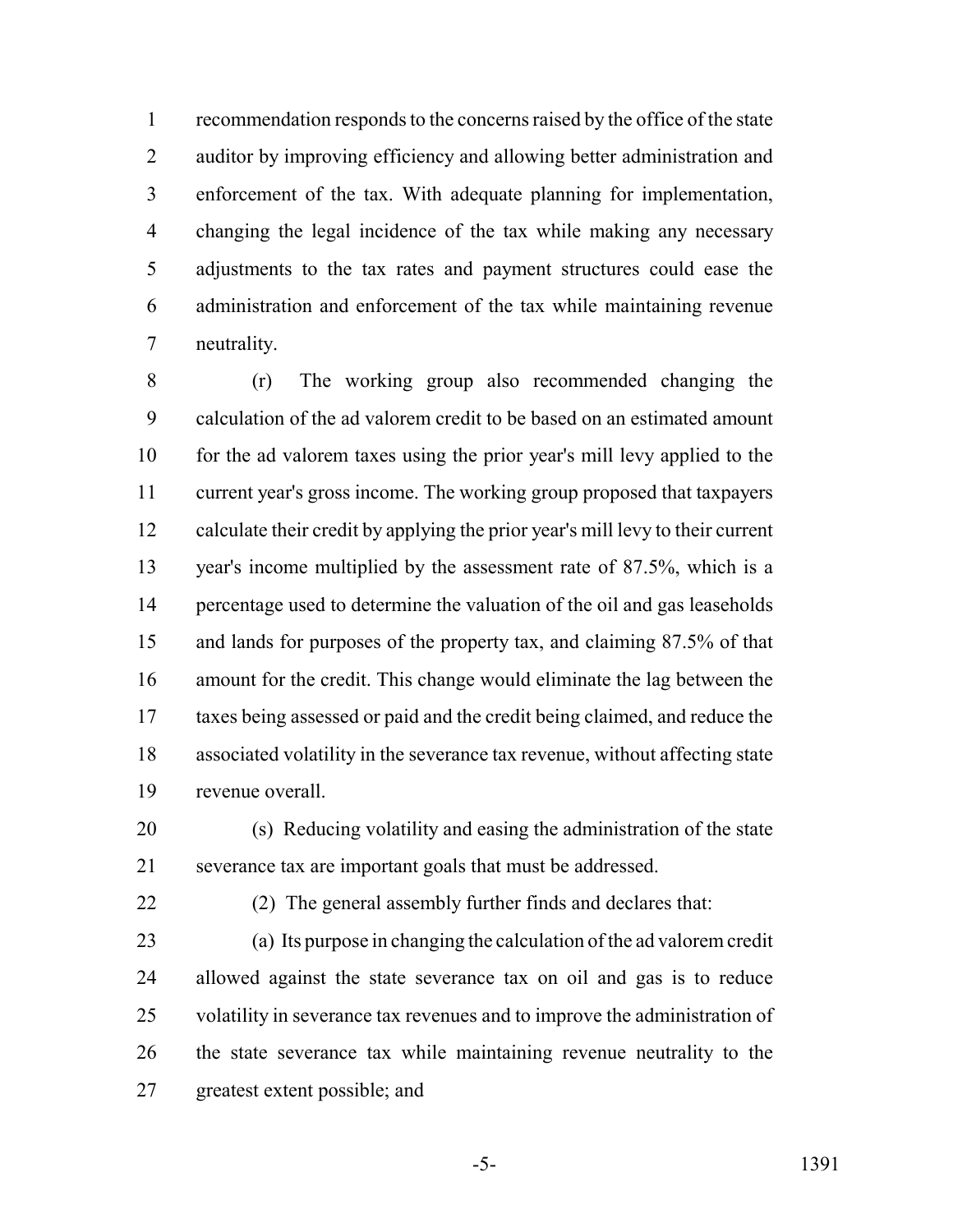(b) Additional planning is necessary to implement the working group's recommendation to change the legal incidence of the tax in a manner that will improve the administration and enforcement of the state severance tax for taxpayers and the state.

- 
- 

 **SECTION 2.** In Colorado Revised Statutes, 39-29-105, **amend** (2)(b); and **add** (2)(c) as follows:

 **39-29-105. Tax on severance of oil and gas.** (2) (b) With respect to oil and gas, there shall be allowed, as a credit against the tax computed 9 in accordance with the provisions of paragraph  $(b)$  of subsection  $(1)$  SUBSECTION (1)(b) of this section for each taxable year commencing on 11 or after January 1, 2000, BUT PRIOR TO JANUARY 1, 2025, an amount equal to eighty-seven and one-half percent of all ad valorem taxes assessed during the taxable year in the case of accrual basis taxpayers or paid during the taxable year in the case of cash basis taxpayers upon oil and gas leaseholds and leasehold interests and oil and gas royalties and royalty interests for state, county, municipal, school district, and special district purposes, except such ad valorem taxes assessed or paid for such purposes upon equipment and facilities used in the drilling for, production of, storage of, and pipeline transportation of oil and gas. However, no credit shall be allowed for ad valorem taxes paid or assessed on oil and gas production that is exempt from the state severance tax pursuant to 22 subsection (1) of this section.

**(c)** FOR A TAXABLE YEAR BEGINNING ON OR AFTER JANUARY 1, 24 2025, FOR EACH WELL THAT IS NOT EXEMPT FROM THE STATE SEVERANCE 25 TAX PURSUANT TO SUBSECTION (1)(b) OF THIS SECTION, THERE IS ALLOWED A CREDIT AGAINST THE TAX COMPUTED IN ACCORDANCE WITH 27 THE PROVISIONS OF SUBSECTION (1)(b) OF THIS SECTION IN AN AMOUNT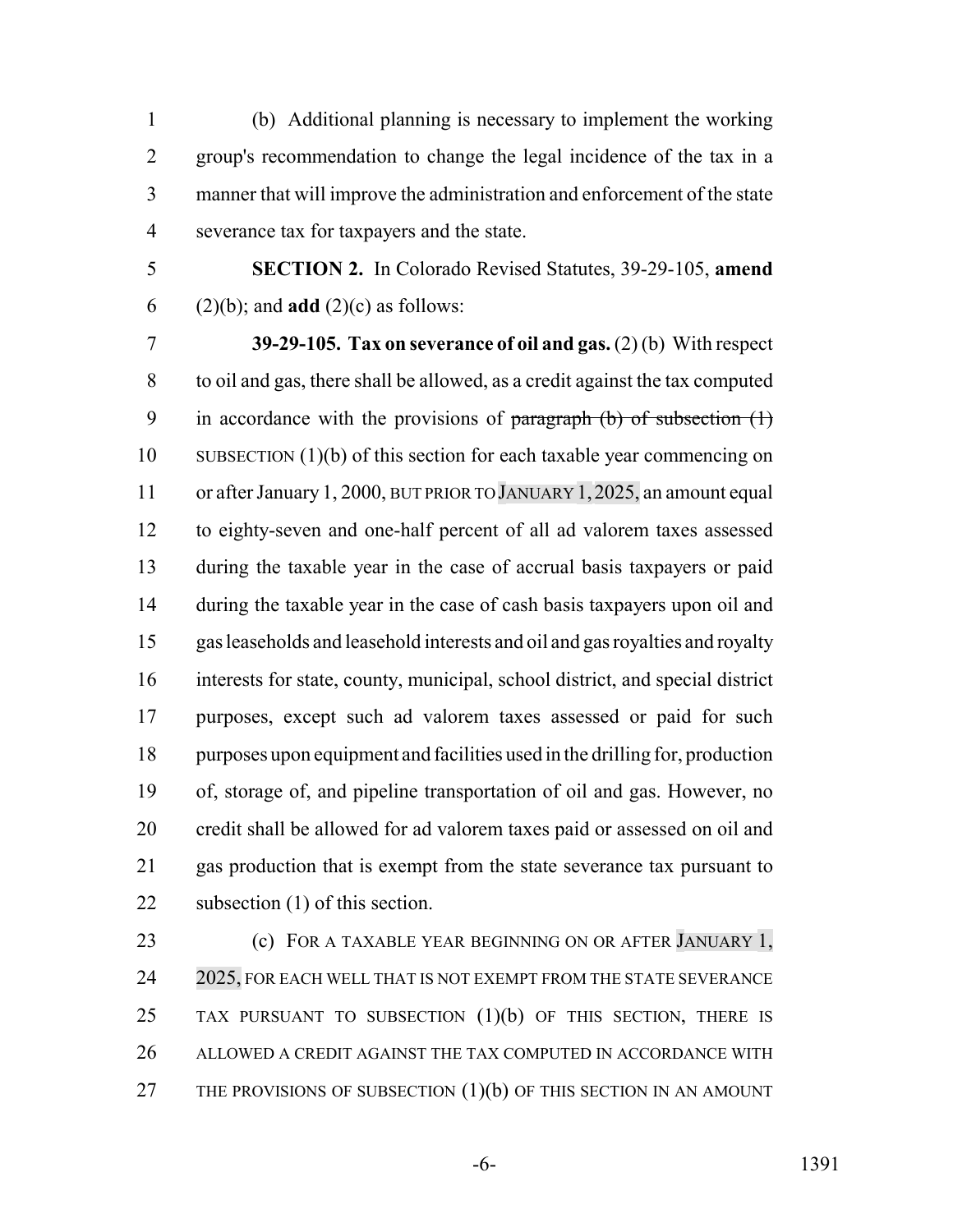| 1              | CALCULATED BY THE FORMULA $C = 0.7656$ X GI X ML, WHERE:             |
|----------------|----------------------------------------------------------------------|
| $\overline{2}$ | (I) C IS THE AMOUNT OF THE CREDIT;                                   |
| 3              | (II) GI IS THE GROSS INCOME ATTRIBUTABLE TO THE WELL FOR THE         |
| $\overline{4}$ | CURRENT TAXABLE YEAR; AND                                            |
| 5              | (III) ML IS THE TOTAL OF ALL MILL LEVIES, FIXED NOT LATER THAN       |
| 6              | DECEMBER 22 OF THE PRECEDING CALENDAR YEAR PURSUANT TO SECTION       |
| 7              | 39-1-111, BY ALL LOCAL GOVERNMENTS FOR PROPERTY AT THE WELL'S        |
| 8              | LOCATION.                                                            |
| 9              | <b>SECTION 3.</b> In Colorado Revised Statutes, 39-29-108, add (7)   |
| 10             | as follows:                                                          |
| 11             | 39-29-108. Allocation of severance tax revenues - definitions        |
| 12             | - repeal. $(7)$ (a) THE DIRECTOR OF THE OFFICE OF STATE PLANNING AND |
| 13             | BUDGETING AND THE EXECUTIVE DIRECTORS OF THE DEPARTMENTS OF          |
| 14             | REVENUE, NATURAL RESOURCES, EDUCATION, AND LOCAL AFFAIRS, OR         |
| 15             | THEIR DESIGNEES, SHALL, IN CONSULTATION WITH THE STAKEHOLDER         |
| 16             | GROUP CONVENED PURSUANT TO SUBSECTION $(7)(c)$ OF THIS SECTION,      |
| 17             | DEVELOP AN IMPLEMENTATION PLAN WITH RECOMMENDATIONS TO:              |
| 18             | (I) CHANGE THE LEGAL INCIDENCE OF THE STATE SEVERANCE TAX            |
| 19             | ON OIL AND GAS FROM INTEREST OWNERS TO OPERATORS. AT A MINIMUM,      |
| 20             | THE IMPLEMENTATION PLAN MUST MAKE RECOMMENDATIONS RELATED            |
| 21             | TO:                                                                  |
| 22             | (A) THE LEGISLATIVE AND ADMINISTRATIVE STEPS NECESSARY TO            |
| 23             | IMPLEMENT THE CHANGE;                                                |
| 24             | (B) ANY CHANGES TO THE TAX RATE AND STRUCTURE THAT ARE               |
| 25             | NECESSARY TO IMPLEMENT THE SHIFT IN LEGAL INCIDENCE IN A MANNER      |
| 26             | THAT IS REVENUE NEUTRAL TO THE GREATEST EXTENT POSSIBLE; AND         |
| 27             | (C) ANY OTHER RECOMMENDATIONS TO REDUCE DISRUPTION TO                |
|                |                                                                      |

-7- 1391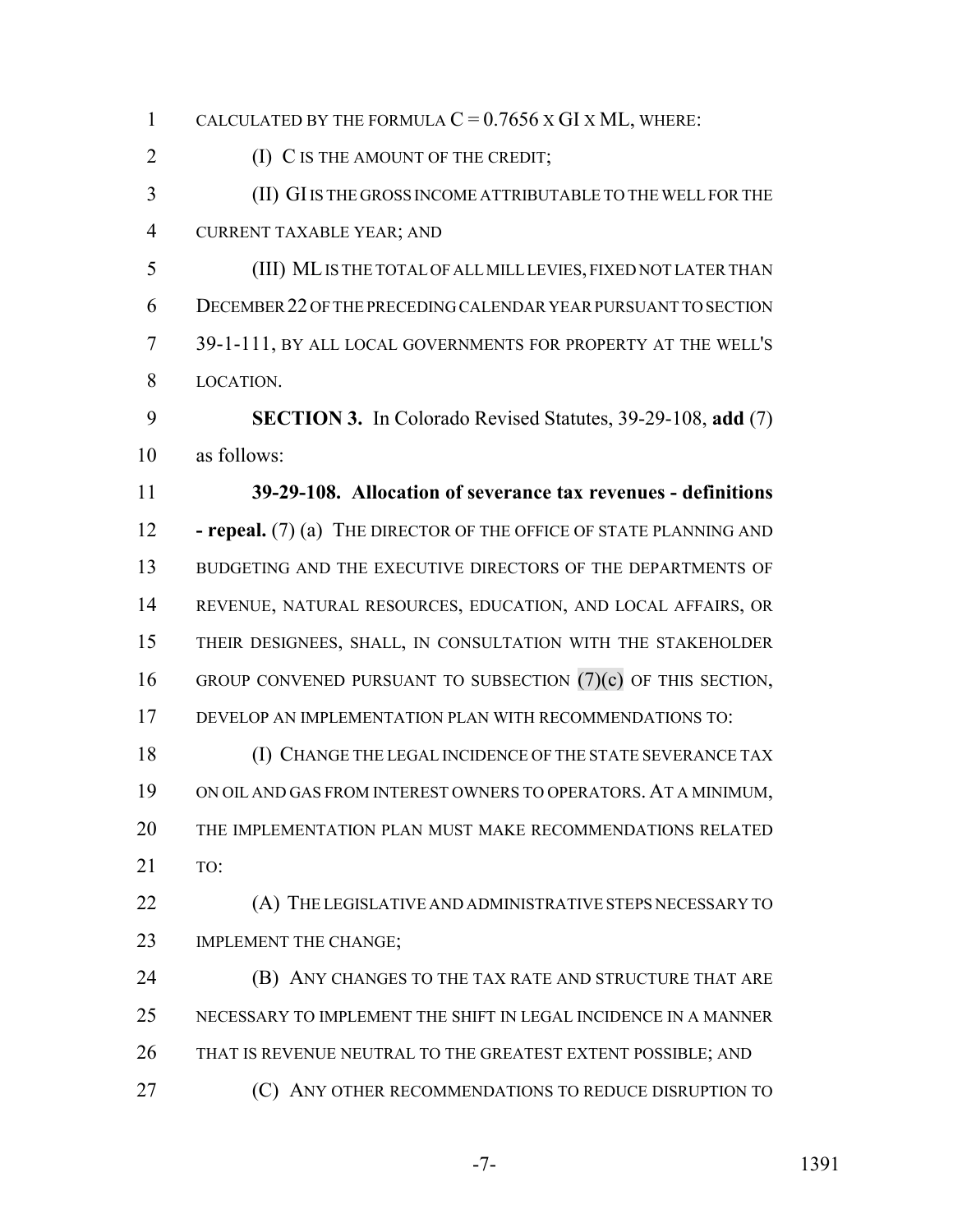THE STATE, LOCAL GOVERNMENTS, AND STAKEHOLDERS DURING AND AFTER THE TRANSITION;

 (II) REQUIRE ELECTRONIC FILING OF RETURNS FOR SEVERANCE TAXES; AND

 (III) REQUIRE ADDITIONAL ELECTRONIC DATA COLLECTION NECESSARY TO EASE THE ADMINISTRATION AND ENFORCEMENT OF THE STATE SEVERANCE TAX ON OIL AND GAS, INCLUDING CONSIDERATION OF OPPORTUNITIES FOR INCREASED DATA SHARING AMONG STATE AND LOCAL GOVERNMENT AGENCIES.

 (b) THE IMPLEMENTATION PLAN REQUIRED BY SUBSECTION (7)(a) OFTHIS SECTION MUST INCLUDE A QUANTITATIVE FISCAL ANALYSIS OF THE 12 CHANGE DESCRIBED IN SUBSECTION  $(7)(a)(I)$  OF THIS SECTION AND THE CALCULATION OF THE CREDIT ALLOWED IN SECTION 39-29-105 (2)(c) AND MAKE RECOMMENDATIONS AS TO HOWTHEY CAN BE IMPLEMENTED WHILE MAINTAINING REVENUE NEUTRALITY.

16 (c) THE PERSONS IDENTIFIED IN SUBSECTION  $(7)(a)$  of this SECTION SHALL ESTABLISH A STAKEHOLDER GROUP, CONSISTING OF AFFECTED INDUSTRIES AND PARTIES, INCLUDING LOCAL GOVERNMENT REPRESENTATIVES, TO ASSIST IN THE DEVELOPMENT OF THE 20 IMPLEMENTATION PLAN.

21 (d) THE PERSONS IDENTIFIED IN SUBSECTION  $(7)(a)$  of this SECTION SHALL SUBMIT THE WRITTEN IMPLEMENTATION PLAN TO THE 23 JOINT BUDGET COMMITTEE NO LATER THAN JANUARY 15, 2024. PRIOR TO 24 SUBMISSION OF THE IMPLEMENTATION PLAN, THE STAKEHOLDER GROUP SHALL HAVE AN OPPORTUNITY TO REVIEW THE DRAFT RECOMMENDATIONS AND INDIVIDUAL STAKEHOLDERS MAY PROVIDE COMMENTS IN RESPONSE TO THE IMPLEMENTATION PLAN TO BE INCLUDED WITH THE SUBMISSION OF

-8- 1391